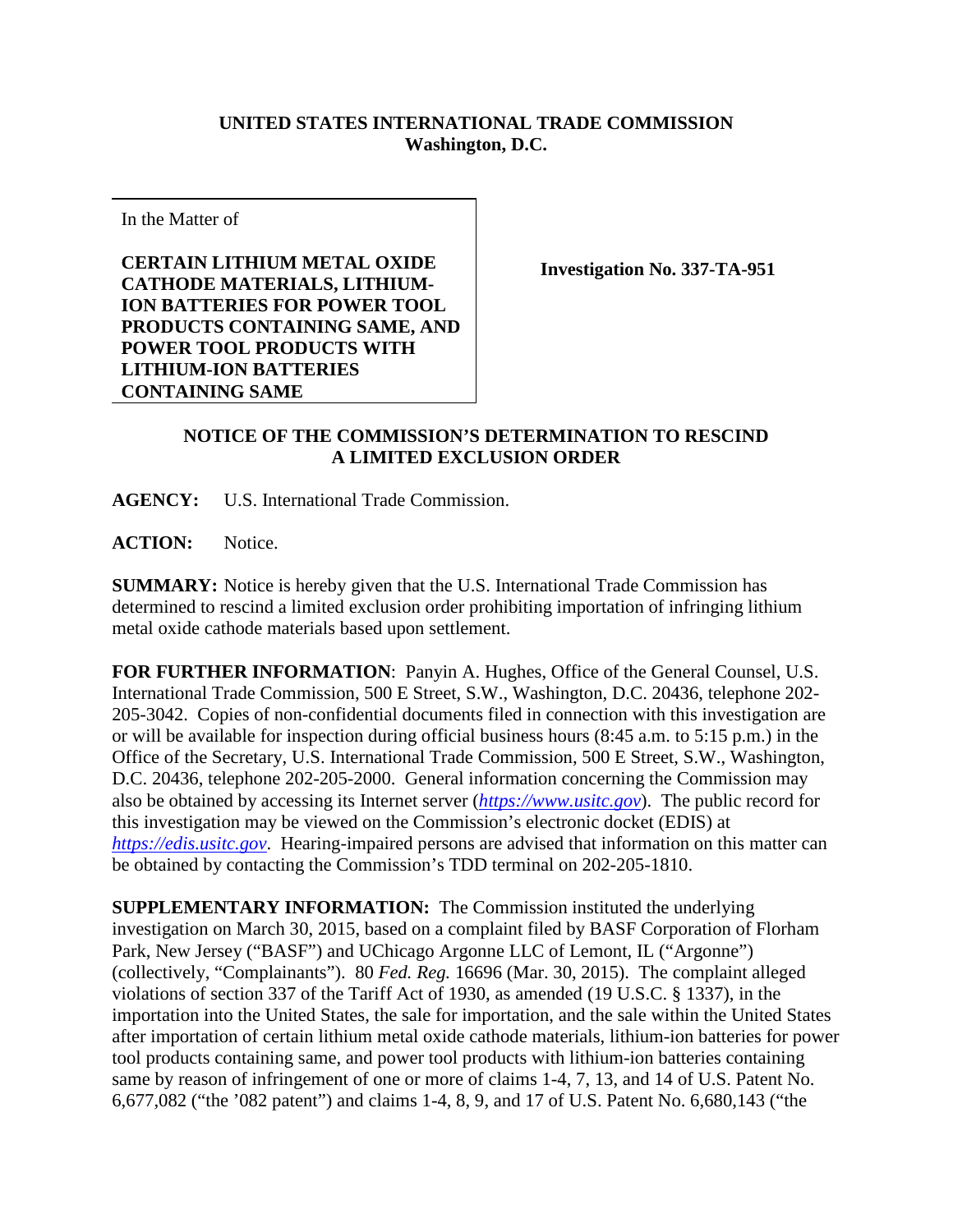'143 patent"). *Id.* The notice of investigation named the following respondents: Umicore N.V. of Brussels, Belgium; Umicore USA Inc. of Raleigh, North Carolina (collectively, "Umicore"); Makita Corporation of Anjo, Japan; Makita Corporation of America of Buford, Georgia; and Makita U.S.A. Inc. of La Mirada, California (collectively, "Makita"). *Id.* The Office of Unfair Import Investigations was a party to the investigation.

On November 5, 2015, the ALJ granted a joint motion by Complainants and Makita to terminate the investigation as to Makita based upon settlement. *See* Order No. 32 (Nov. 5, 2015). The Commission determined not to review this order. *See* Notice of Non-Review (Nov. 23, 2015).

On February 29, 2016, the ALJ issued his final initial determination ("ID"), finding a violation of section 337 by Umicore in connection with claims 1-4, 7, 13, and 14 of the '082 patent and claims 1-4, 8, 9, and 17 of the '143 patent. On May 11, 2016, the Commission determined to review the final ID in part. 81 *Fed. Reg.* 30548-50 (May 17, 2016). The Commission also granted Umicore's request for a Commission hearing. *Id.* On November 17, 2016, the Commission held a hearing on contributory infringement, laches, and the public interest. On review, the Commission determined to affirm the ALJ's finding of violation of section 337 with respect to the claims identified above. 81 *Fed. Reg.* 93960-62 (Dec. 22, 2016).

Having found a violation of section 337, the Commission determined that the appropriate form of relief was: a limited exclusion order prohibiting the unlicensed entry of lithium metal oxide cathode materials that infringe one or more of claims 1-4, 7, 13, and 14 of the '082 patent, or claims 1-4, 8, 9, and 17 of the '143 patent that are manufactured by, or on behalf of, or imported by or on behalf of Umicore N.V. and Umicore USA Inc. or any of their affiliated companies, parents, subsidiaries, agents, or other related business entities, or their successors or assigns.

On May 5, 2017, BASF, Argonne, and Umicore filed a joint petition under 19 U.S.C.  $§$  1337(k) and Commission Rule 210.76(a) (19 C.F.R.  $§$  210.76(a)) to rescind the limited exclusion order based upon settlement. The parties filed both confidential and public versions of the settlement agreements. On May 9, 2017, the Commission investigative attorney filed a response in support of the motion.

The Commission has determined to grant the petition. The limited exclusion order issued in this investigation is hereby rescinded.